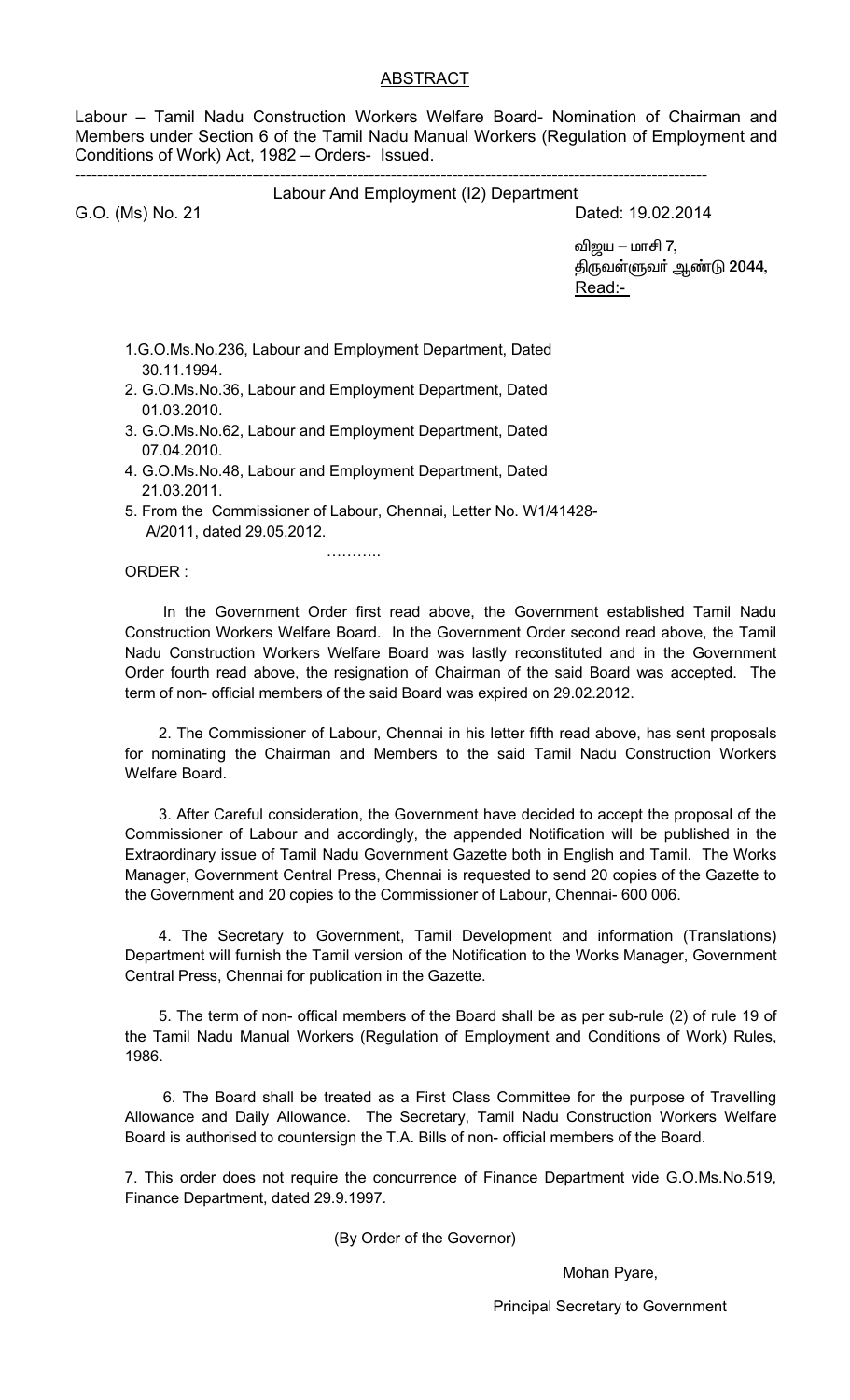To The Works Manager, Government Central Press. Chennai- 600 079. (2 Copies) The Secretary to Government,Tamil Development and Information (Translations) Department,Chennai- 600 009 (2 Copies). The Commissioner of Labour, Chennai- 600 006. The Secretary, Tamil Nadu Construction Workers Welfare Board, Chennai – 600 034. The Directorate of Industrial Safety and Health, Chennai – 600 014 The Secretary to Government, Municipal Administration and Water Supply Department, Chennai – 9. The Secretary to Government, Finance Department, Chennai-9. The Secretary to Government, Highways Department, Chennai-9. The Secretary to Government, Public Works Department, Chennai-9. The Secretary to Government, Housing and Urban Development Department, Chennai-9. The Commissioner of Municipal Administration, Chepauk, Chennai- 5. The Director of Town Panchyats, Kuralagam, Chennai -108. The Chairman and Managing Director, Tamil Nadu Housing Board, 331, Anna salai, Nandanam, Chennai- 35. The Chairman, Tamil Nadu slum Clearance Board, Kamarajar Salai, Chennai- 600 005. The Commissioner of Chennai Corporation, Chennai- 600 003. All non- Official members of the Board through The Commissioner of Labour, Chennai- 6 (20 copies) The Acoountant - General, Chennai- 600 018. The Acoountant– General (Audit), Chennai - 600 018.(by name). The Pay and Accounts Officer(South), (East) and (North), Chennai – 35/5/1. The Pay and Accounts Officer, Madurai. The pay and Accounts Officer, Chennai – 600 009. The Chairman, Tamil Nadu Construction Workers Welfare Board, Chennai- 600 034. The Secretary, Tamil Nadu Construction Workers Welfare Board, No. 8, Valluvar Kottam High Road, Nungambakkam, Chennai- 600 034. The Secretary, Tamil Nadu Manual Workers Welfare Board, Chennai – 600 102. .Copy to : The Secretary to Government, Law Department, Chennai – 9. All the District Collectors. The Secretary to Chief Minister, Chennai- 600 009. The Special P.A. to Minister for Labour, Chennai – 600 009. The Secretary to Government of India, Ministry of Labour, New Delhi. All Departments of Secretariat, Chennai-9. The Private Secretary to Secretary to Government, L & E Department, Chennai- 600 009. Stock File/ Spare Copy.

//Forwarded by order//

(Sd)x........ Section Officer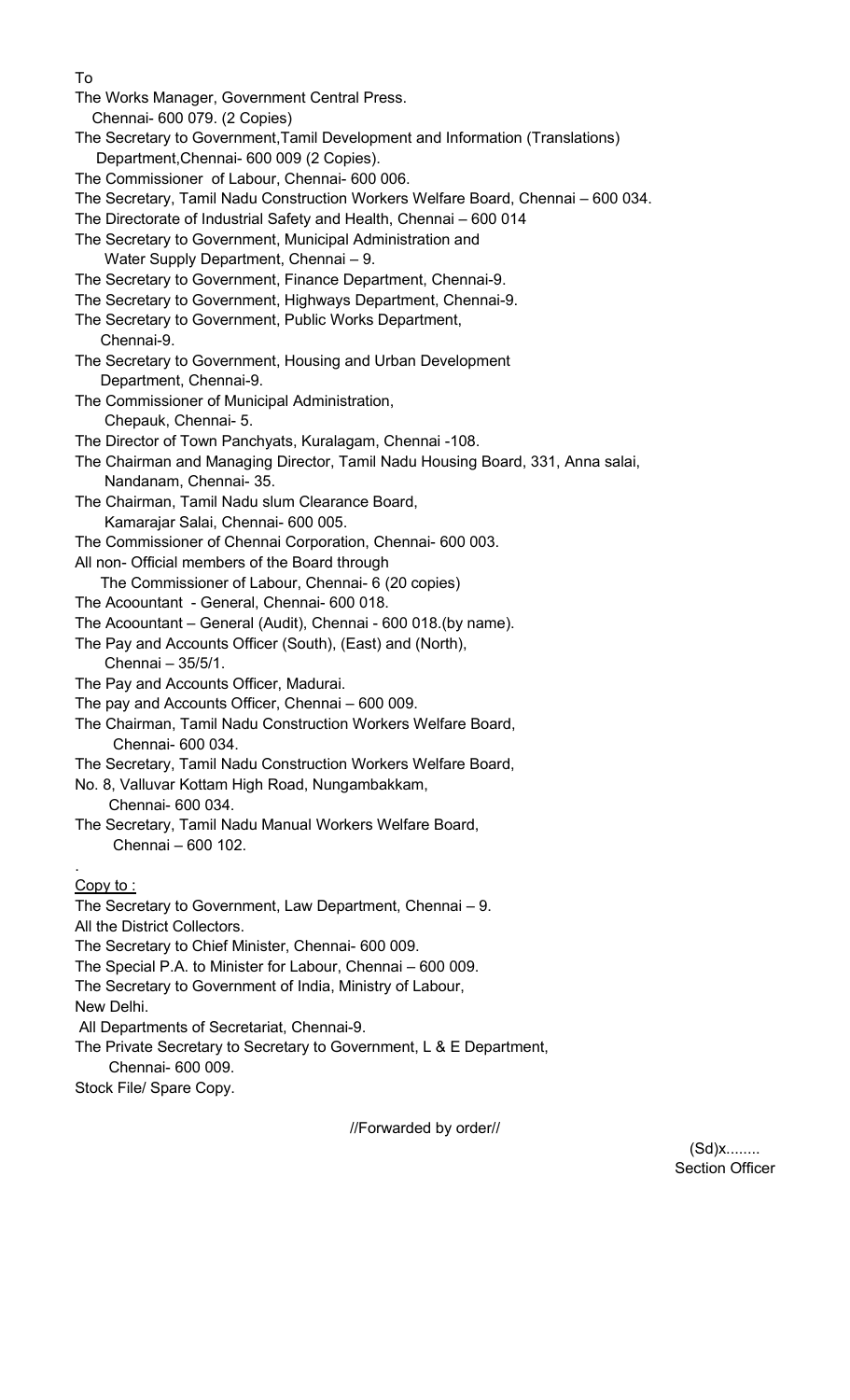## **APPENDIX**

### **NOTIFICATION**

In exercise of the powers Conferred by sub-sections (3) and (5) of section 6 of the Tamil Nadu Manual Workers (Regulation of Employment and Conditions of work) Act, 1982 –(Tamil Nadu Act 33 of 1982), the Governor of Tamil Nadu hereby nominates the following members, to the Tamil Nadu Construction Workers Welfare Board, namely.

#### **A. Representatives of the Government :**

|                | Honorable Labour Minister                   |   | Chairman |
|----------------|---------------------------------------------|---|----------|
| $\overline{2}$ | Commissioner of Labour,                     |   | Member   |
|                | Chennai - 600 006.                          |   |          |
| 3              | Secretary to Government,                    | - | Member   |
|                | Municipal Administration and                |   |          |
|                | Water Supply Department, Chennai - 600 009. |   |          |
| $\overline{4}$ | Principal Secretary to Government,          | ۰ | Member   |
|                | Finance Department,                         |   |          |
|                | Chennai - 600 009.                          |   |          |
| 5              | Secretary to Government,                    |   | Member   |
|                | Housing and Urban Development               |   |          |
|                | Department, Chennai - 600 009.              |   |          |
| 6              | Secretary to Government,                    | - | Member   |
|                | Public Works Department,                    |   |          |
|                | Chennai - 600 009.                          |   |          |
| $\overline{7}$ | Principal Secretary to Government,          | - | Member   |
|                | Highways and Minor Ports<br>Department,     |   |          |
|                | Chennai - 600 009.                          |   |          |
|                |                                             |   |          |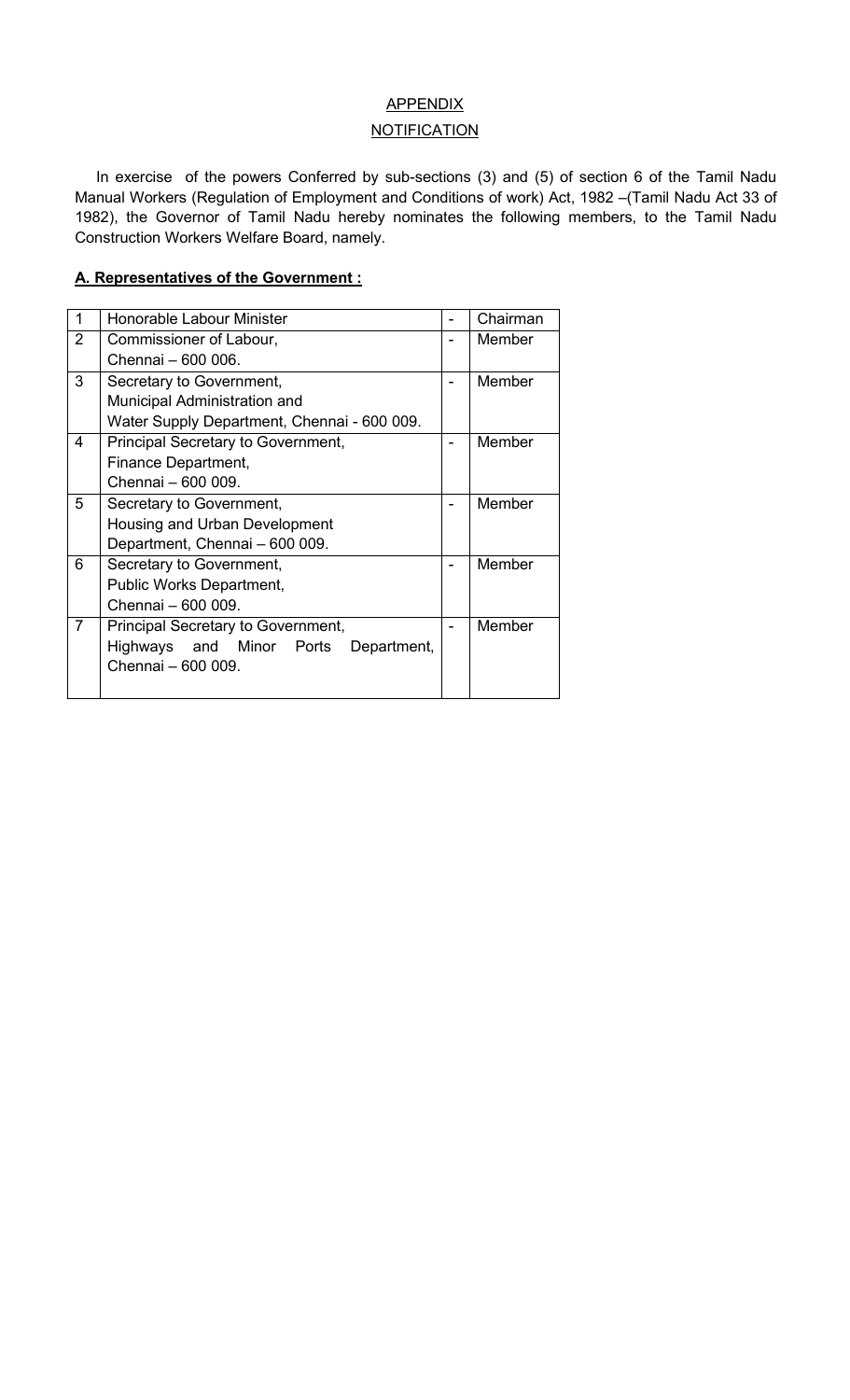## **Representatives of Employers :**

| $\overline{1}$ | Chief Engineer,                                    |                          |               |
|----------------|----------------------------------------------------|--------------------------|---------------|
|                | Tamil Nadu Housing Board,                          |                          | Member        |
|                | No. 331, Anna Salai,                               |                          |               |
|                | Nandhanam, Chennai - 600 035.                      |                          |               |
| $\overline{2}$ | Cheif Engineer,                                    |                          |               |
|                | Tamil Nadu Slum Clearance Board,                   |                          | <b>Member</b> |
|                | Kamarajar Salai,                                   |                          |               |
|                | Chennai - 600 005.                                 |                          |               |
| 3              | Cheif Engineer,                                    |                          |               |
|                | Highways Department,                               | $\overline{\phantom{0}}$ | Member        |
|                | Chepauk, Chennai - 600 005.                        |                          |               |
| $\overline{4}$ | Cheif Engineer,                                    |                          |               |
|                | Public Works Department,                           |                          | Member        |
|                | Chepauk, Chennai - 600 005.                        |                          |               |
| 5              | Commissioner<br>of<br>Municipal<br>Administration, | $\overline{a}$           | Member        |
|                | Chepauk, Chennai - 600 005.                        |                          |               |
| 6              | Thiru. S.Prasath,                                  |                          |               |
|                | 50, Yamunai Street,                                |                          | Member        |
|                | Yagappa Nagar, Thanjavur.                          |                          |               |
| $\overline{7}$ | Thiru. Er. T. Jeyakumar,                           |                          |               |
|                | 1999, J.J. Nagar,                                  |                          |               |
|                | No.1. Toll Gate,                                   |                          | Member        |
|                | Pichandar Kovil,                                   |                          |               |
|                | Tiruchirappalli.                                   |                          |               |
| 8              | Thiru. M. Thangamani, Ex. M.C.,                    |                          |               |
|                | 11-J, Avarangadu,                                  |                          | Member        |
|                | Near Muniyappan Kovil,                             |                          |               |
|                | Pallipalayam,                                      |                          |               |
|                | Namakkal- 638 006.                                 |                          |               |
| 9              | Thiru. S. Asokan,                                  |                          |               |
|                | No. 38, Chinnappa Nagar,                           |                          |               |
|                | 5 <sup>th</sup> Cross,                             |                          | Member        |
|                | Pasupathypalaym Post,                              |                          |               |
|                | Karur Taluk,                                       |                          |               |
|                | Karur District.                                    |                          |               |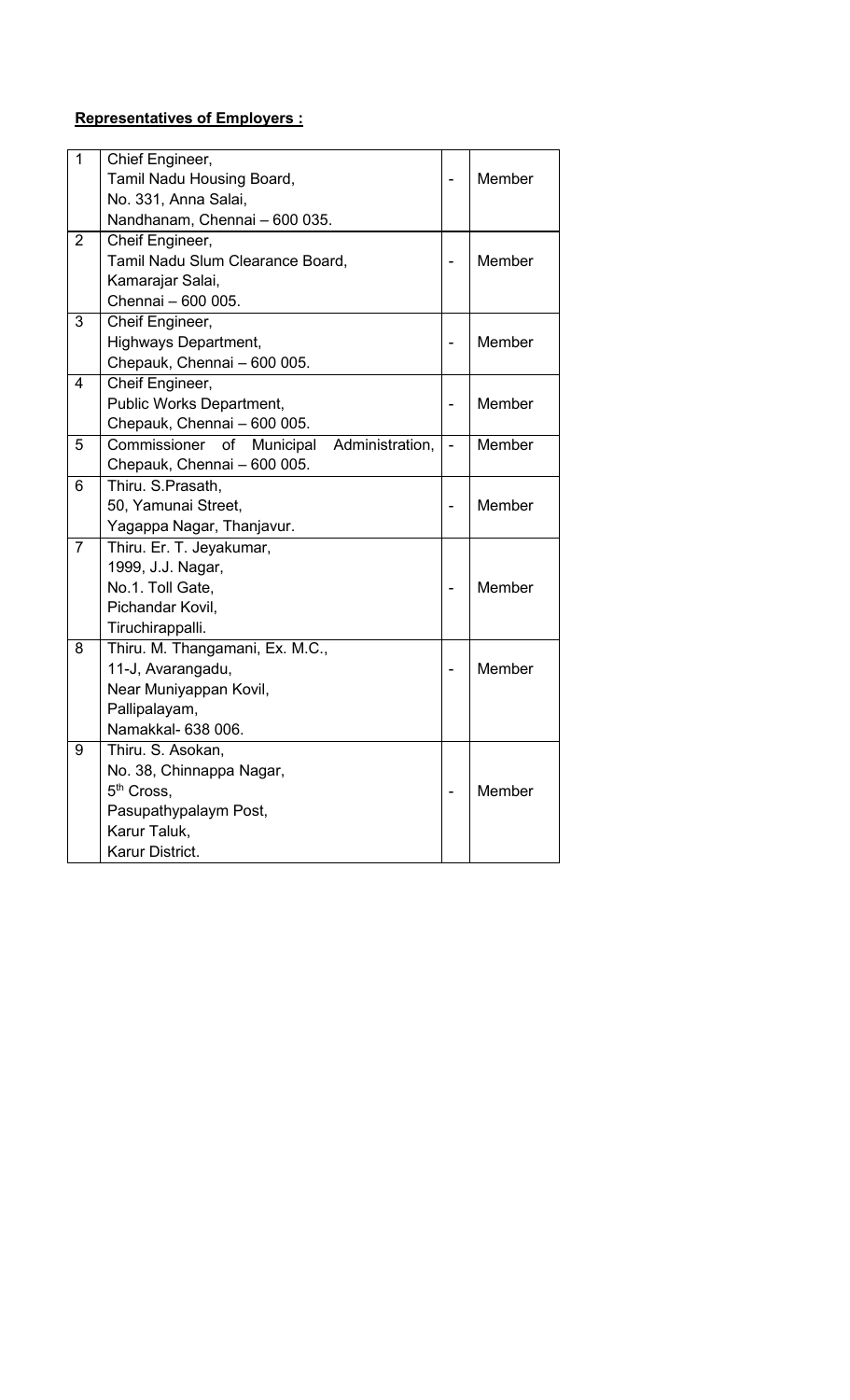# **Representatives of Manual Workers :**

| 1              | Tmt. S. Lakshmi,                             |                          |        |
|----------------|----------------------------------------------|--------------------------|--------|
|                | President,                                   |                          |        |
|                | Amaippusara Udaluzhaippu Matrum Kattumana    | $\overline{\phantom{a}}$ | Member |
|                | Pirivu Anna Thozhirsangam,                   |                          |        |
|                | 5/548, Nayakkanpalayam,                      |                          |        |
|                | Palamalai Road,                              |                          |        |
|                | Coimbatore- 641 020.                         |                          |        |
| $\overline{2}$ | Thiru. R. Samynathan                         |                          |        |
|                | Secretary,                                   |                          |        |
|                | 77-A, Anbu Nagar, Rayanur,                   |                          | Member |
|                | T.Chellapandipalayam Post,                   |                          |        |
|                | Thorankkalpatti Village,                     |                          |        |
|                | Karur- 3.                                    |                          |        |
| 3              | Thiru. Yesadurai                             |                          |        |
|                | Anna Kattida Thozhirsanga Mavatta Seyalalar, |                          |        |
|                | Kattumana Variya Sangam,                     |                          | Member |
|                | 253C, Suganthakulam Road,                    |                          |        |
|                | Thoothukudi- 3.                              |                          |        |
| 4              | Thiru. R.T. Palani,                          |                          |        |
|                | Founder Presidant,                           |                          |        |
|                | Akila India Kattumana Matrum Amaippusara     | $\blacksquare$           | Member |
|                | Thozhirsangangalin Koottamaippu Kuzhu.       |                          |        |
|                | 11, New Bye- Pass Road,                      |                          |        |
|                | Near Green Circle,                           |                          |        |
|                | Vellore-4.                                   |                          |        |
| 5              | Thiru. S.P. Murukesan,                       |                          |        |
|                | District Secretary,                          |                          |        |
|                | Amaippusara Udaluzhaippu Matrum Kattumana    |                          | Member |
|                | Pirivi Anna Thozhirsangam,                   |                          |        |
|                | 135, Kamarajar Lane,                         |                          |        |
|                | Theni- 625 531.                              |                          |        |
| 6              | Thiru. M. Nagarajan,                         |                          |        |
|                | District Treasurer,                          |                          | Member |
|                | Anna Thozhirsangam,                          |                          |        |
|                | 3/845, A-21, Marudhupandiar Nagar,           |                          |        |
|                | Bharathi Nagar (West)                        |                          |        |
|                | Paramakkudi- 623 707.                        |                          |        |